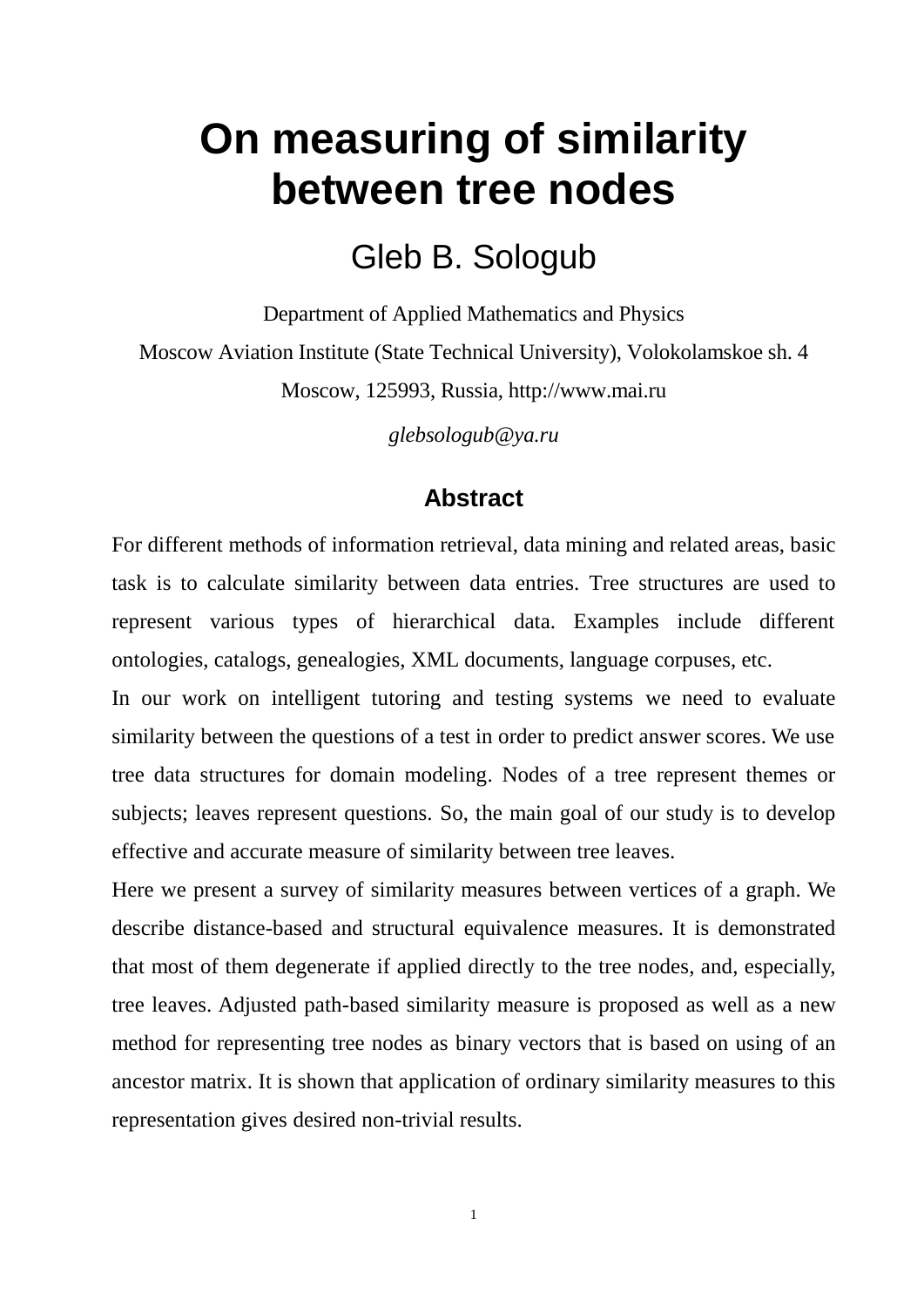### **Notation**

| $\boldsymbol{n}$ | number of nodes                                              |
|------------------|--------------------------------------------------------------|
| $v_i$            | nodes (vertices)                                             |
| $\boldsymbol{t}$ | root node of a tree                                          |
| $q_i$            | leaves of a tree                                             |
| $t_i$            | parent (non-leaf) nodes                                      |
| $lca_{ii}$       | lowest common ancestor of vertices $v_i$ and $v_j$           |
| $l(v_i, v_j)$    | length of the shortest path between vertices $v_i$ and $v_j$ |
| $n_{ij}$         | number of common neighbors of vertices $v_i$ and $v_j$       |
| A                | adjacency matrix                                             |
| $a_{ii}$         | elements of adjacency matrix                                 |
| $A_i$            | rows of adjacency matrix                                     |
| I                | identity matrix                                              |
| Ã                | ancestor matrix                                              |
| $\mathbf C$      | extended ancestor matrix, which is $I + \tilde{A}$           |
| $k_i$            | degree of <i>i</i> th vertex (number of neighbors)           |
| D                | diagonal degree matrix with elements $d_{ii} = k_i$          |
| L                | Laplacian matrix, which is $D - A$                           |
| $\Gamma$         | Moore-Penrose inverse of the Laplacian matrix L              |
| $x, y, \ldots$   | vectors                                                      |
| $\ x\ $          | norm of vector $x$                                           |
| (x, y)           | dot product of vectors $x$ and $y$                           |
| $\theta$         | angle between vectors                                        |
| cov(x, y)        | covariation of vectors $x$ and $y$                           |
| $\sigma_{\rm x}$ | standard deviation of components of vector x                 |
| $\overline{x}$   | sample mean of components of vector x                        |
| $M, N, \ldots$   | sets                                                         |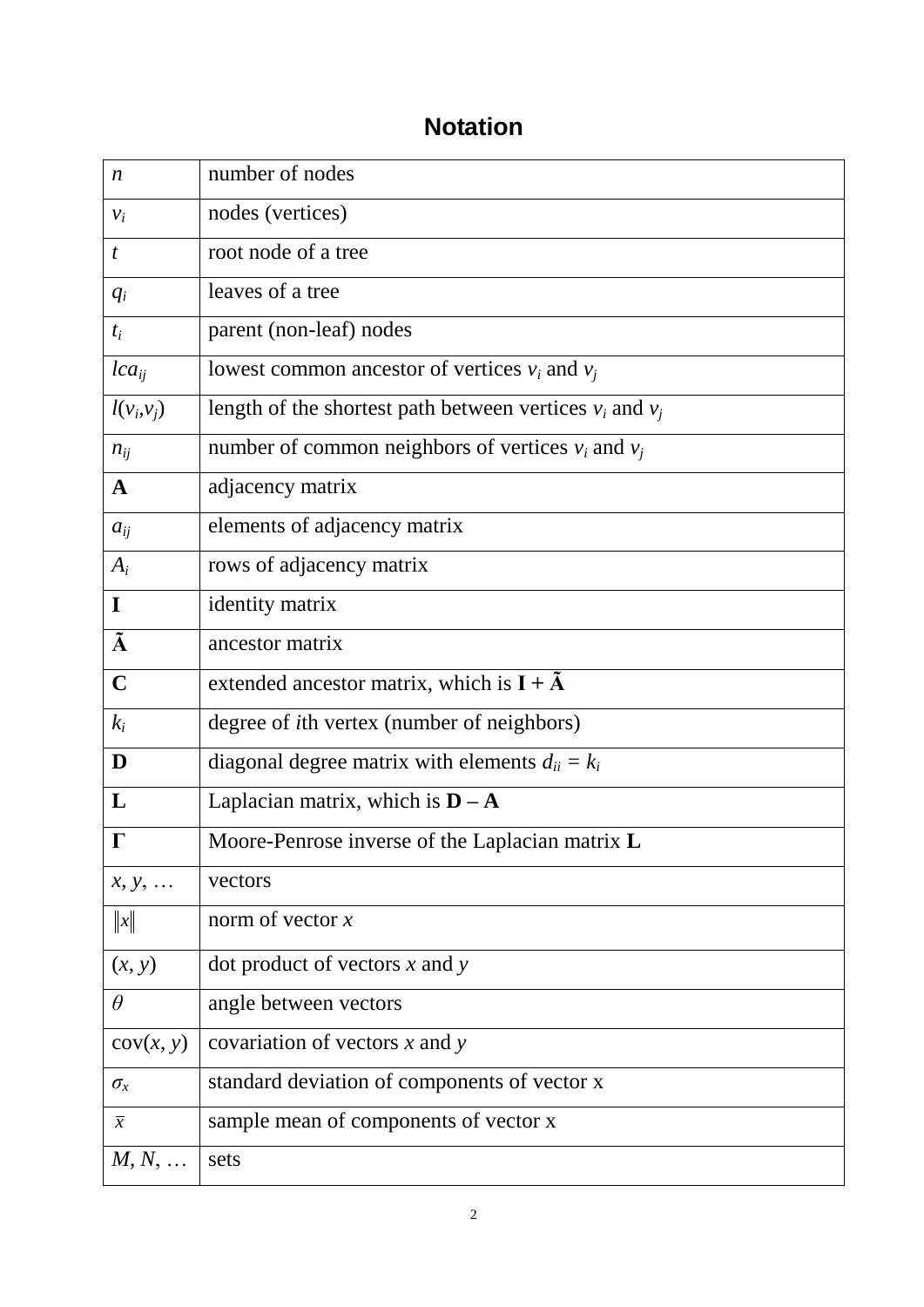#### **Preliminaries**

A tree is a connected undirected simple graph with no cycles. We consider a rooted tree, which has a root node and leaves. Any leaf has only one neighbor, which is its parent. Any two nodes of a tree are connected by a unique simple path, which is the shortest path between them. Any two nodes of a tree have the lowest common ancestor and  $l(v_i, v_j) = l(v_i, lca_{ij}) + l(v_j, lca_{ij}).$ 

Note that  $a_{ij} = a_{ji} = \{0 \text{ or } 1\}$  and  $a_{ij}^2 = a_{ij}$  for all *i*, *j*. Also, it is obvious that  $n_{ij} = (A_i, A_j) = \sum_k a_{ik} a_{kj}$  and  $k_i = n_{ii} = (A_i, A_i) = ||A_i||^2$  $k_i = n_{ii} = (A_i, A_i) = ||A_i||^2 = \sum_k a_{ik}$ .

Then, in the case of tree leaves  $k_i = 1$  and  $n_{ij} = \begin{cases} 1, & \text{if } q_i \text{ and } q_j \text{ have the same parent;} \\ 0, & \text{otherwise.} \end{cases}$  $n_{ij} = \begin{cases} 1, \text{ if } q_i \text{ and } q_j \\ 0, \text{ otherwise.} \end{cases}$  $=\Big\{$  $\overline{\mathcal{L}}$ 

If  $d(x, y)$  is a distance between objects of any kind, e.g. vectors *x* and *y*, then their similarity could be measured as  $(x, y)$  $(x, y) = \frac{1}{1 + 1}$  $\overline{1+d(x)}$ *s x y*  $=\frac{1}{1+d(x,y)}$  $\overline{+d(x,y)}$ .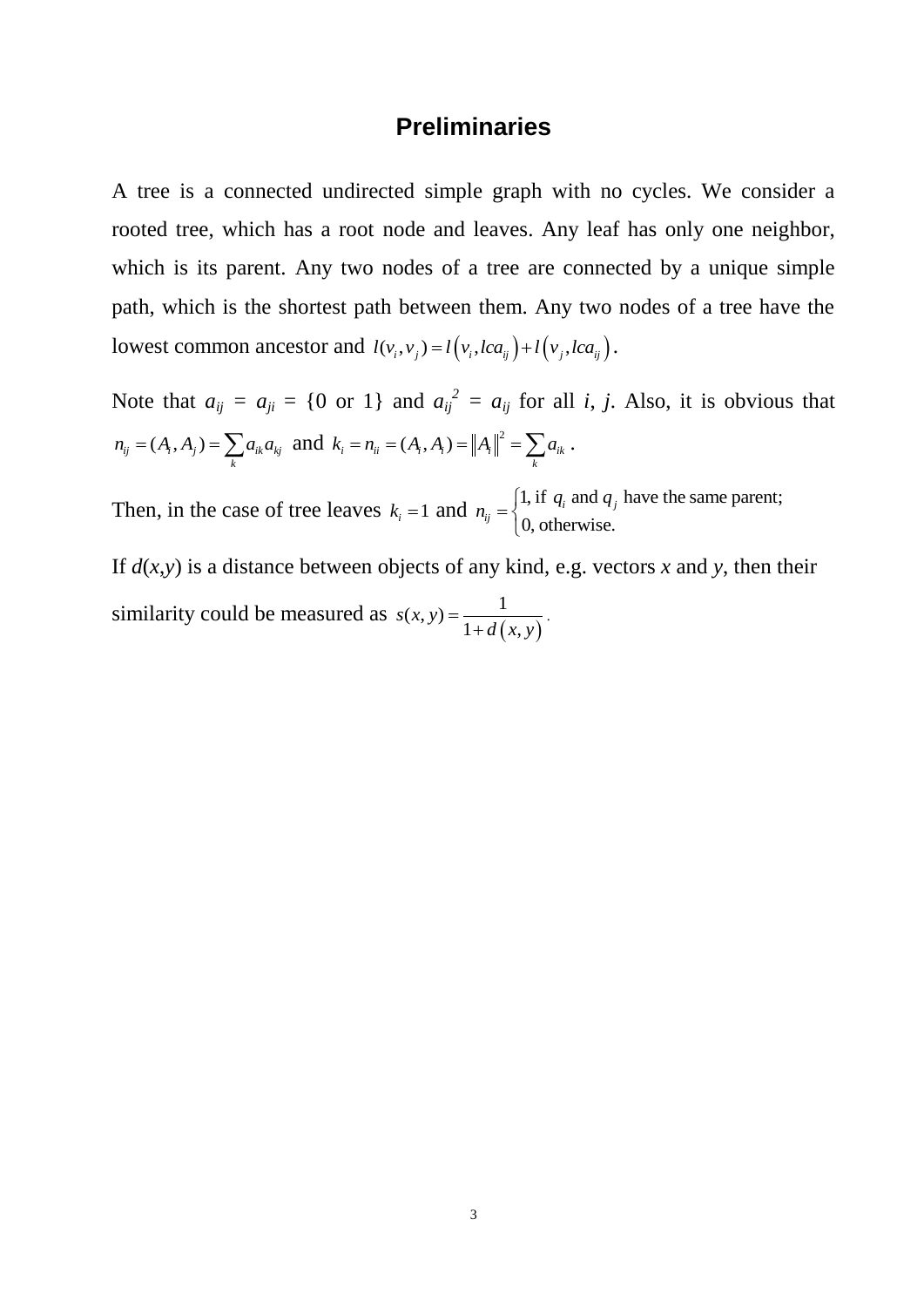| <b>Distances on vertices</b> |  |  |
|------------------------------|--|--|
|------------------------------|--|--|

| Distance              | Shortest path, l                                                                       | Resistance distance,<br>$\Omega_{ii}$                     | Adjusted shortest<br>path, $l_a$                     |
|-----------------------|----------------------------------------------------------------------------------------|-----------------------------------------------------------|------------------------------------------------------|
| Definition            | $l(v_i, v_j)$                                                                          | $\Gamma_{ii} + \Gamma_{jj} - \Gamma_{ij} - \Gamma_{ji}$   | $\frac{l(v_i,v_j)}{1+l(lca_{ij},t)}$                 |
| Similarity<br>measure | $\frac{1}{1+l(v_i,v_j)}$                                                               |                                                           | $\frac{1+l(lca_{ij},t)}{1+l(lca_{ij},t)+l(v_i,v_j)}$ |
| <b>Drawback</b>       | No difference between<br>similarities of node<br>pairs located at<br>different depths* | In the case of a tree is<br>equal to the shortest<br>path | $l_a$ is not a metric**                              |



However, we can define a proper metric as  $\tilde{l}_a(v_i, v_j) = \frac{l(v_i, v_j)}{l}$  $(v_i, v_j)$  $\frac{l(v_i, v_j)}{1 + l(lca_{ij}, t) + l(v_i, v_j)}$  $\int_a (\nu_i, \nu_j)$  $g_{ij}$ , t) +  $l(v_i, v_j)$  $l(v_i, v_i)$  $\tilde{l}_a(v_i,v)$  $=\frac{1}{1 + l(lca_{ij}, t) + l(v_i, v_j)}$ .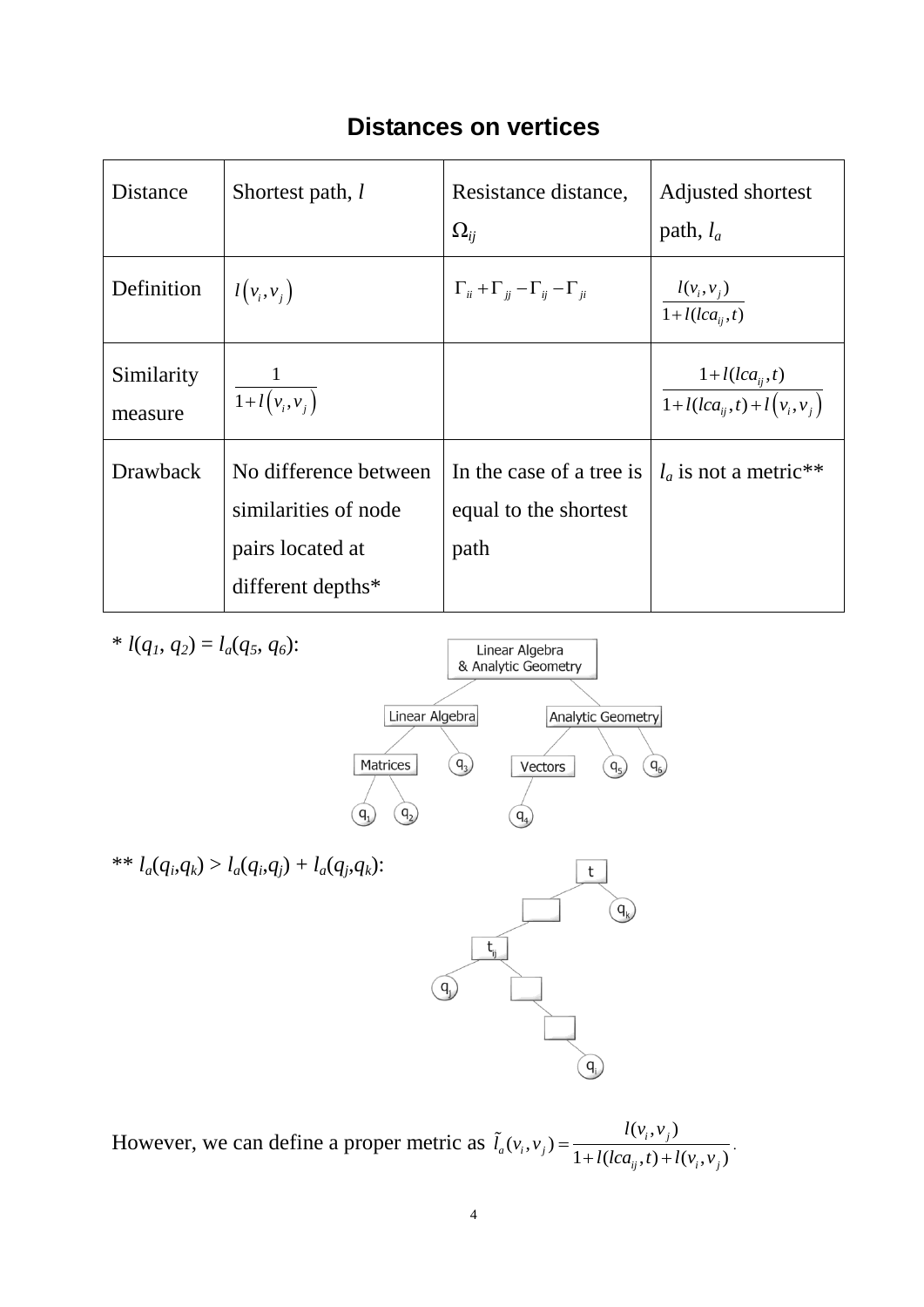# **Structural equivalence measures**

| Measure                                       | Euclidean distance, $\rho_{E}$                                            | Tanimoto coefficient, $S_{\tau}$                                                                                                                                                                                            | Cosine similarity, $\sigma_{ii}$                             | Pearson correlation coefficient, $r_{ii}$                                                                                                                                                                                                 |
|-----------------------------------------------|---------------------------------------------------------------------------|-----------------------------------------------------------------------------------------------------------------------------------------------------------------------------------------------------------------------------|--------------------------------------------------------------|-------------------------------------------------------------------------------------------------------------------------------------------------------------------------------------------------------------------------------------------|
| Origin                                        | $\ x-y\ $                                                                 | $ M \cap N $<br>$\frac{1}{ M + N - M\cap N }$                                                                                                                                                                               | $\cos \theta$                                                | cov(x, y)<br>$\sigma_{\rm x} \sigma_{\rm y}$                                                                                                                                                                                              |
| Definition on vectors                         | $\sqrt{\sum_{i=1}^{n} (x_i - y_i)^2}$                                     | $\frac{(x, y)}{  x  ^2 +   y  ^2 - (x, y)}$                                                                                                                                                                                 | $\frac{(x, y)}{\ x\  \cdot \ y\ }$                           | $\frac{\sum_{k}(x_k - \overline{x})(y_k - \overline{y})}{\sqrt{\sum_{k}(x_k - \overline{x})^2}\sqrt{\sum_{k}(y_k - \overline{y})^2}}$                                                                                                     |
| On rows of adjacency matrix of a graph        | $\sqrt{\sum_{k} a_{ik}^2 + \sum_{k} a_{jk}^2 - 2 \sum_{k} a_{ik} a_{kj}}$ | $\left( \begin{array}{c c} \hline \sum_k a_{ik} a_{kj} & \sqrt{\sum_k a_{ik} a_{kj}} \ \hline \sum_k a_{ik}^2 + \sum_k a_{jk}^2 - \sum_k a_{ik} a_{kj} & \sqrt{\sum_k a_{ik}^2} \sqrt{\sum_k a_{jk}^2} \end{array} \right)$ |                                                              | $\sum_{k}\left(a_{ik}-\frac{1}{n}\sum_{m}a_{im}\right)\left(a_{jk}-\frac{1}{n}\sum_{m}a_{jm}\right)$<br>$\sqrt{\sum_k \left(a_{ik} - \frac{1}{n} \sum_m a_{im}\right)^2} \sqrt{\sum_k \left(a_{jk} - \frac{1}{n} \sum_m a_{jm}\right)^2}$ |
| Using degrees and counts of common neighbors  | $\sqrt{k_i + k_j - 2n_{ii}}$                                              | $\frac{n_{ij}}{k_i + k_j - n_{ij}}$                                                                                                                                                                                         | $\frac{n_{ij}}{\sqrt{k_i k_j}}$                              | $\frac{n_{ij}n - k_i k_j}{\sqrt{k_i n - k_i^2} \sqrt{k_j n - k_j^2}}$                                                                                                                                                                     |
| For leaves of a tree                          | $\sqrt{2-2n_{ii}}$                                                        | $\frac{n_{ij}}{2-n_{ii}}$                                                                                                                                                                                                   | $n_{ij}$                                                     | $\frac{n_{ij}n-1}{n-1}$                                                                                                                                                                                                                   |
| For leaves having the same parent             | $\boldsymbol{0}$                                                          | 0.5                                                                                                                                                                                                                         |                                                              |                                                                                                                                                                                                                                           |
| For leaves having different parents           | $\sqrt{2}$                                                                | $\overline{0}$                                                                                                                                                                                                              | $\mathbf{0}$                                                 | $-\frac{1}{n-1}$                                                                                                                                                                                                                          |
| On rows of extended ancestor matrix of a tree | $\sqrt{\left\ C_i\right\ ^2+\left\ C_j\right\ ^2}-2(C_i,C_j)$             | $\frac{(C_i, C_j)}{\left\ C_i\right\ ^2 + \left\ C_j\right\ ^2 - (C_i, C_j)}$                                                                                                                                               | $\frac{(C_i, C_j)}{\ C_i\  \ C_j\ }$                         | $\frac{n(C_i, C_j)}{\ C_i\  \ C_j\ } - \ C_i\  \ C_j\ $<br>$\sqrt{n-\ C_i\ ^2}\sqrt{n-\ C_j\ ^2}$                                                                                                                                         |
| Path-based representation for tree nodes      | $\sqrt{l(v_i, v_j)}$                                                      | $1 + l(lca_{ii}, t)$<br>$1 + l(lca_{ii}, t) + l(v_i, v_i)$                                                                                                                                                                  | $1+l(lca_{ij},t)$<br>$\sqrt{(1 + l(v_i, t))(1 + l(v_j, t))}$ | $\frac{n\Big(1+l(lca_{ij},t)\Big)-\Big(1+l(\nu_i,t)\Big)\Big(1+l(\nu_j,t)\Big)}{\sqrt{\Big(n\Big(1+l(\nu_i,t)\Big)-\Big(1+l(\nu_i,t)\Big)^2\Big)\Big(n\Big(1+l(\nu_j,t)\Big)-1}}$                                                         |

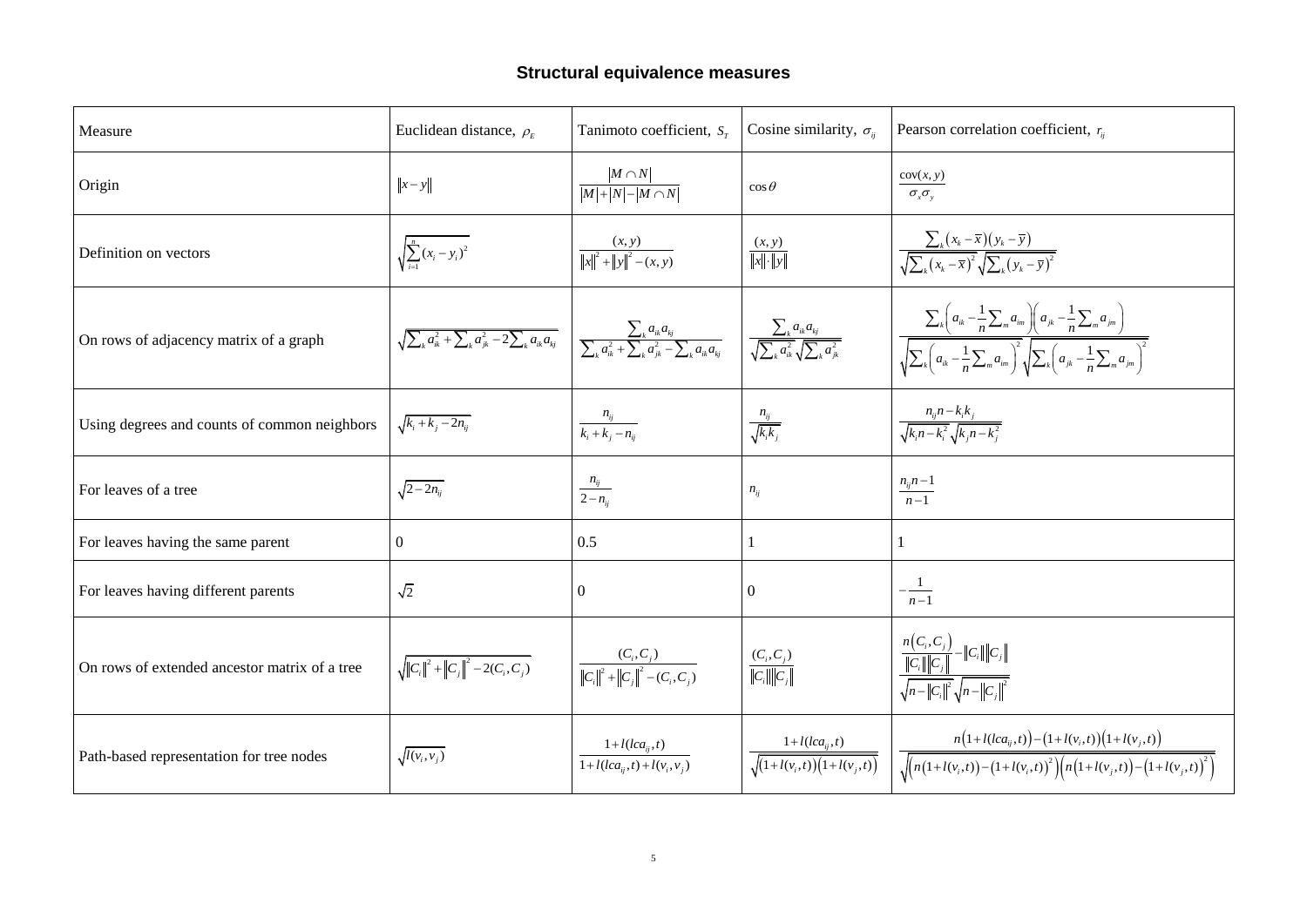#### **Proposed representation of tree vertices**

The ancestor matrix **Ã** of a graph is defined as a square matrix where an element  $\tilde{a}_{i,j}$  is set to 1 if the *j*th vertex is an ancestor of the *i*th vertex, and 0 otherwise.

We propose to use rows of  $C = I + \tilde{A}$  matrix as binary vectors for measuring of distances and similarity between vertices of a tree.

This matrix is less sparse and gives us more sophisticated measure. Also, it yields the highest value of similarity only for identical vertices, as opposed to adjacency matrix. This behavior is preferred in most cases.

Consider the sets  $P_i = \{v_i, t_{i_1}, t_{i_2}, ..., lca_{ij}, t_{k_1}, t_{k_2}, ..., t\}$  and  $P_j = \{v_j, t_{j_1}, t_{j_2}, ..., lca_{ij}, t_{k_1}, t_{k_2}, ..., t\}$ , where *t* is the root of tree *T*, *lca*<sub>*ij*</sub> is the lowest common ancestor of vertices  $v_i$  and *v<sub>j</sub>* of *T*,  $t_{k_p}$  are their other common ancestors;  $t_{i_l}$ ,  $t_{j_m}$  are the other ancestors of given vertices  $v_i$  and  $v_j$ , respectively.

Another result of our approach is that we can establish following connections between rows of extended ancestor matrix **C** and paths related to respective vertices:

$$
||C_i||^2 = |P_i| = 1 + l(v_i, t) = 1 + l(v_i, lca_{ij}) + l(lca_{ij}, t),
$$
  

$$
(C_i, C_j) = |P_i \cap P_j| = |\{lca_{ij}, t_{k_1}, t_{k_2}, ..., t\}| = 1 + l(lca_{ij}, t).
$$

These equations allow us to derive path-based expressions for nearly any kind of measures defined on vectors.